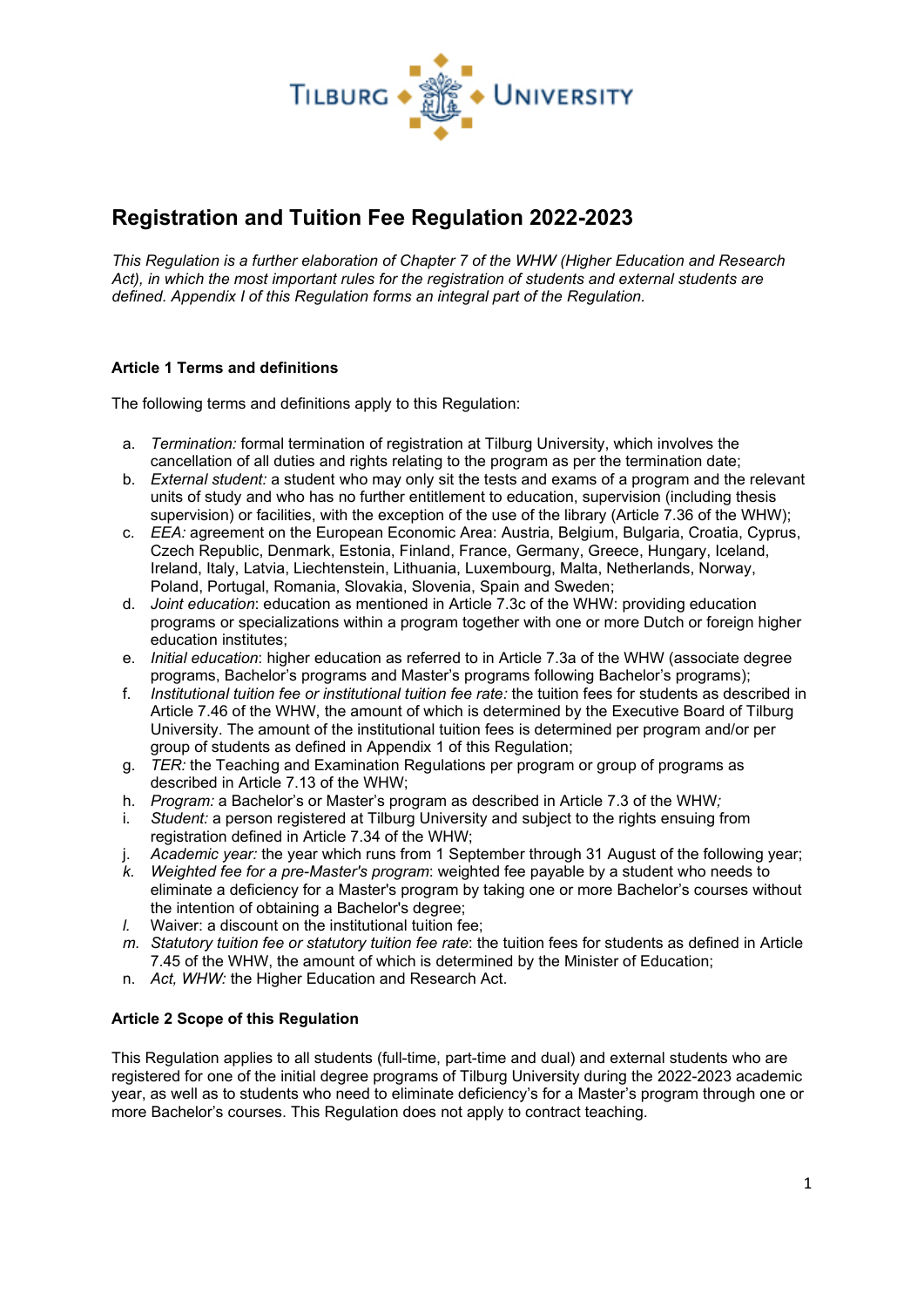

# **PART 1 REGISTRATION**

# **Article 3 General registration conditions**

- 1. To be registered as a student, the following conditions must be met before the start of the academic year (1 September) or the starting date of the program as defined in the TER:
	- a. the student must:
		- 1) meet requirements for admission of the program concerned, the student meets previous education requirements and other admission requirements as described in the program TER; and
		- 2) possess a personal 'Proof of Admission' issued by Tilburg University; and
		- 3) have accepted the assigned place within the prescribed period if the student registers for a numerus fixus program.
	- b. the student must have submitted a registration or re-registration request via Studielink before the start of the academic year or before the start of the program, as defined in the TER;
	- c. students not in possession of the Dutch nationality must submit a copy of the student's passport or identity card;
	- d. the student must prove that he meets Article 7.32 fifth paragraph of the WHW regarding his nationality and lawful stay;
	- e. the student must have submitted proof that the tuition fee has been or will be paid;
	- f. the student must have participated in a matching activity as referred to in Article 7.31b first paragraph of the WHW in accordance with the provisions of the Teaching and Examination Regulations (TER), to the extent that a matching activity is required by the TER governing the relevant program.
- 2. a. A student may only register as an external student if the Board of the university deems this does not contravene with the nature or interests of the teaching program.
	- b. Registration as an external student is effective as of the first day of the month in which the request for registration was submitted via Studielink and after the applicable examination fee has been paid to the bank account of Tilburg University.

# **Article 4 Registration and registration dates**

- 1. All persons who wish to use educational or examination facilities, or facilities of another nature that form part of the initial education of an institution, must be registered as a student or external student.
- 2. Registration as a student for all degree programs and pre-Master's programs opens as of 1 September or, if a starting date in February is defined in the TER, as of 1 February.
- 3. If a student submits a registration request to register on a date after the official starting date of the program, then they must receive permission to register from the Executive Board. Any registration on a later date will be valid as of the first day of the month of registration. If the conditions described in Article 3 of this Regulation are met only after 1 September, the permission of the Executive Board will be required to register the student and the registration will be effective as of the date defined in the Board's decision. A request for registration on a later date must be submitted in writing and with reasons to the Student Administration Office, with the proviso that registration requests as of 1 June, 1 July or 1 August of the academic year will not be taken into consideration. The Executive Board shall in any case withhold permission to register if there are educational objections to starting the program on a date after the official starting date. If the Executive Board withholds its permission, the student can only be registered as of the next official starting date of the program, as defined in the TER of the applicable program.
- 4. Requests to register with retroactive effect to the first of the month concerned are only granted in extraordinary cases and at the Executive Board's discretion. Retroactive registration as of 1 October can in any case not be granted. The request must be made in writing and with reasons to the Student Administration Office.
- 5. External students can register at any time, without prejudice to what is specified in Article 3 paragraph 2.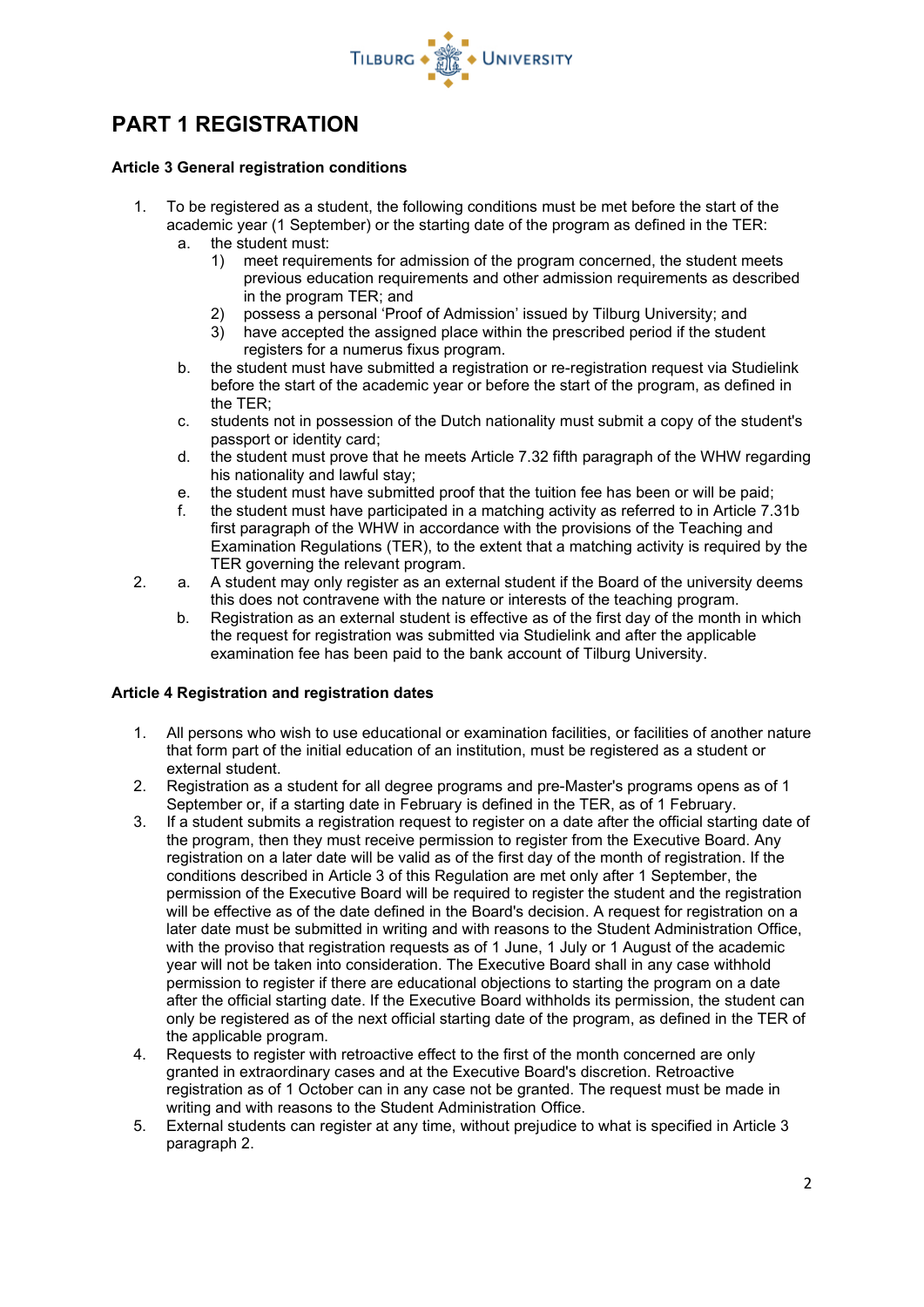

# **Article 5 Proof of registration**

After registration is completed, the student will receive a proof of registration for each program for which they are registered.

# **Article 6 Student status and registration adjustments**

The student's status, as meant in Article 9 in conjunction with Article 10 and Article 11 of this Regulation, determines whether the student is registered for the statutory tuition fee or the institutional tuition fee. The student's status at the start of his registration determines whether the student falls under the statutory fee or institutional fee at the start of the program. Status changes after this reference date can result in an adjustment of the registration and fee which will be effective as of the month following the status change. If a student has registered and has paid the statutory or institutional tuition fee based on incomplete or incorrect information about the student's previous education or nationality, the registration status will be adjusted with retroactive effect as soon as the correct information is made available.

### **Article 7 Refusal and termination of registration by the institution**

- 1. If the university has been authorized to automatically debit the payment of the student's tuition fee or weighted fee and is unable to collect an installment payment, a reminder letter requesting payment of the outstanding installment will be sent. If the student fails to make full payment of the installment before the deadline of this reminder expires, the Head of the Student Administration Office will terminate the student's registration as of the second month following the reminder.
- 2. The Executive Board can refuse to register a student if they have outstanding debts with Tilburg University. The registration will not be reinstated (with the same or any other program) in that academic year until the complete overdue amount has been paid as a lump sum, and, if applicable, the tuition fee or weighted tuition fee for the entire current academic year has been paid in full. The applicable student will not be able to pay their tuition fee or weighted tuition fee in installments nor will they be able to use a direct debit authorization or payment agreement in their current year of study.
- 3. On the basis of Article 7.42a of the WHW, the Executive Board can refuse to register a student, or terminate the registration of a student effective as of the following month, if the student through their conduct or statements has shown that they are unfit to practice one or more professions for which the program for which they have requested registration provides training, or for the preparation for the practice of the profession. The Executive Board acts upon the recommendation of the Board of Examiners, the Dean, or a body with comparable powers to the Dean within the institution and after careful consideration of the interests.
- 4. A registration request for the 2022-2023 academic year that is received on or after 1 June 2023 will not be taken into consideration.
- 5. A registration can be terminated in the cases referred to in Article 7.42, paragraph 3 of the WHW. If the registration is terminated on one of these grounds, the registration will be terminated with effect from the following month.
- 6. Article 8, paragraph 3 applies mutatis mutandis.

#### **Article 8 Termination of registration at the student's request**

- 1. Unless registration is terminated by the institution on the basis of Article 7 of this Regulation, or at the request of the student or external student, then all registrations terminate automatically as of 31 August.
- 2. After a student or external student has requested termination of their registration via Studielink, the registration with the program will be terminated by the Executive Board effective as of the month following the month in which the Student Administration Office received the request.
- 3. The Student Administration Office will inform the student and the Education Executive Agency (DUO) that registration has been terminated. Non-EEA nationals in possession of a residence permit for the purposes of study will be reported to the Immigration and Naturalization Service (IND) within one month of cancellation or termination of their registration.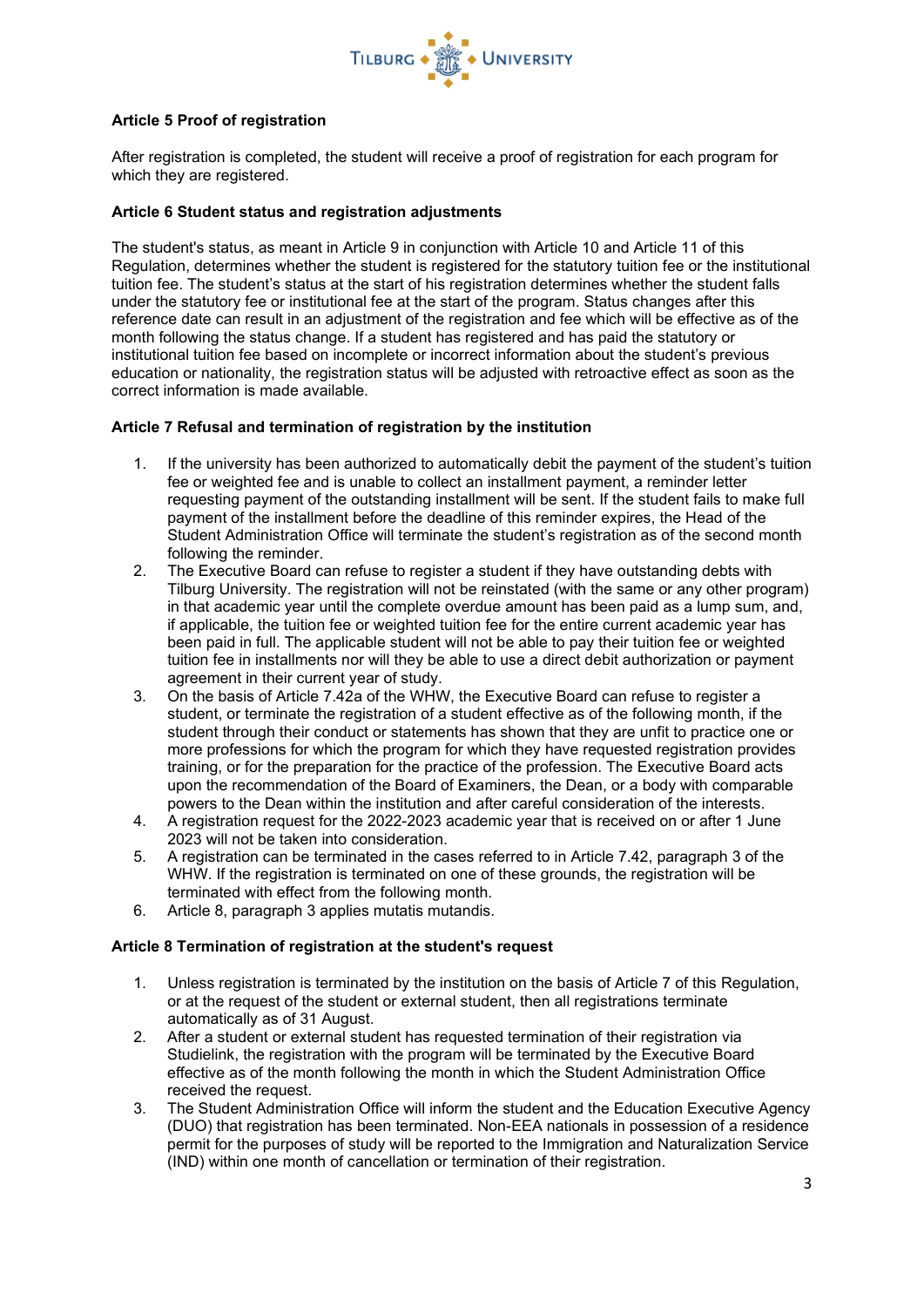

# **PART 2 TUITION FEES (RATES)**

### **Article 9 Statutory tuition fee**

- 1. A student requesting to be registered as a full-time, part-time or dual student shall pay the statutory tuition fee of  $\epsilon$  2,209 if the student:
	- a. registers for a Bachelor's program and has not been awarded a Dutch Bachelor's degree after 31 August 1991 at a subsidized institution in order to follow initial education, or registers for a Master's program and has not been awarded a Dutch Master's or PhD degree after 31 August 1991 at a subsidized institution in order to follow initial education; and
	- b. belongs to one of the categories as meant in Article 2.2 of the Student Finance Act 2000 (WSF) (this at least includes students who are nationals of EU or EEA member states, Switzerland, or, under certain conditions, Turkey<sup>[1](#page-3-0)</sup> or is a Surinamese national).
- 2. The restriction as meant in the first paragraph sub a, does not apply to the student who registers for the first time for a Bachelor's or Master's program falling under the [CROHO](https://apps.duo.nl/MCROHO/pages/zoeken.jsf) label 'Education' or 'Health'. This exception may be applied only once, either in connection with enrollment for an educational program or in connection with enrollment for a health-care program.
- 3. The reduced statutory tuition fee is applicable to groups of students to be determined by orders in council.

# **Article 10 Weighted fee for a pre-Master's program**

- 1. Students who need to eliminate deficiencies in order to be admissible for a Master's program will be required to pay a weighted fee.
- 2. The level of this weighted fee will depend on the course load, indicated as European Credits (EC or ECTS). The level of the fee in the 2022-2023 academic year is set out in Appendix I of this Regulation. Any pre-Master's students who are simultaneously taking a program for which they are paying the statutory tuition fee shall be exempted from paying a weighted fee for the pre-Master's program.
- 3. The level of this weighted fee in a subsequent academic year will be set based on the number of credits still to be earned as of 1 September of that academic year.
- 4. Students who, after completing the pre-Master's program, are eligible for admission to a Master's program, will pay tuition fees from their date of registration in the Master's program.

# **Article 11 Institutional tuition fees**

- 1. Any person who fails to comply with the requirements defined in Article 9 and Article 10 of this Regulation must pay the institutional tuition fee.
- 2. The amount of the institutional tuition fee per program is defined in Appendix I of this Regulation.

# **Article 12 Fees for external students**

- 1. Any student (both EEA nationals and non-EEA nationals) wishing to be registered as an external student must pay the examination fee. The examination fee is  $\epsilon$  [2](#page-3-1),209<sup>2</sup>.
- 2. Article 7 applies mutatis mutandis.

<span id="page-3-0"></span>*<sup>1</sup> Under certain conditions, students who are Turkish nationals fall under the statutory tuition fee, as defined in the Association Council Decision 1/80.*

<span id="page-3-1"></span>*<sup>2</sup> With the exception of the joint degree programs Data Science, for which the examination fee for non-EEA external students is € 5.800 for the Bachelor and € 8.350 for the Master.*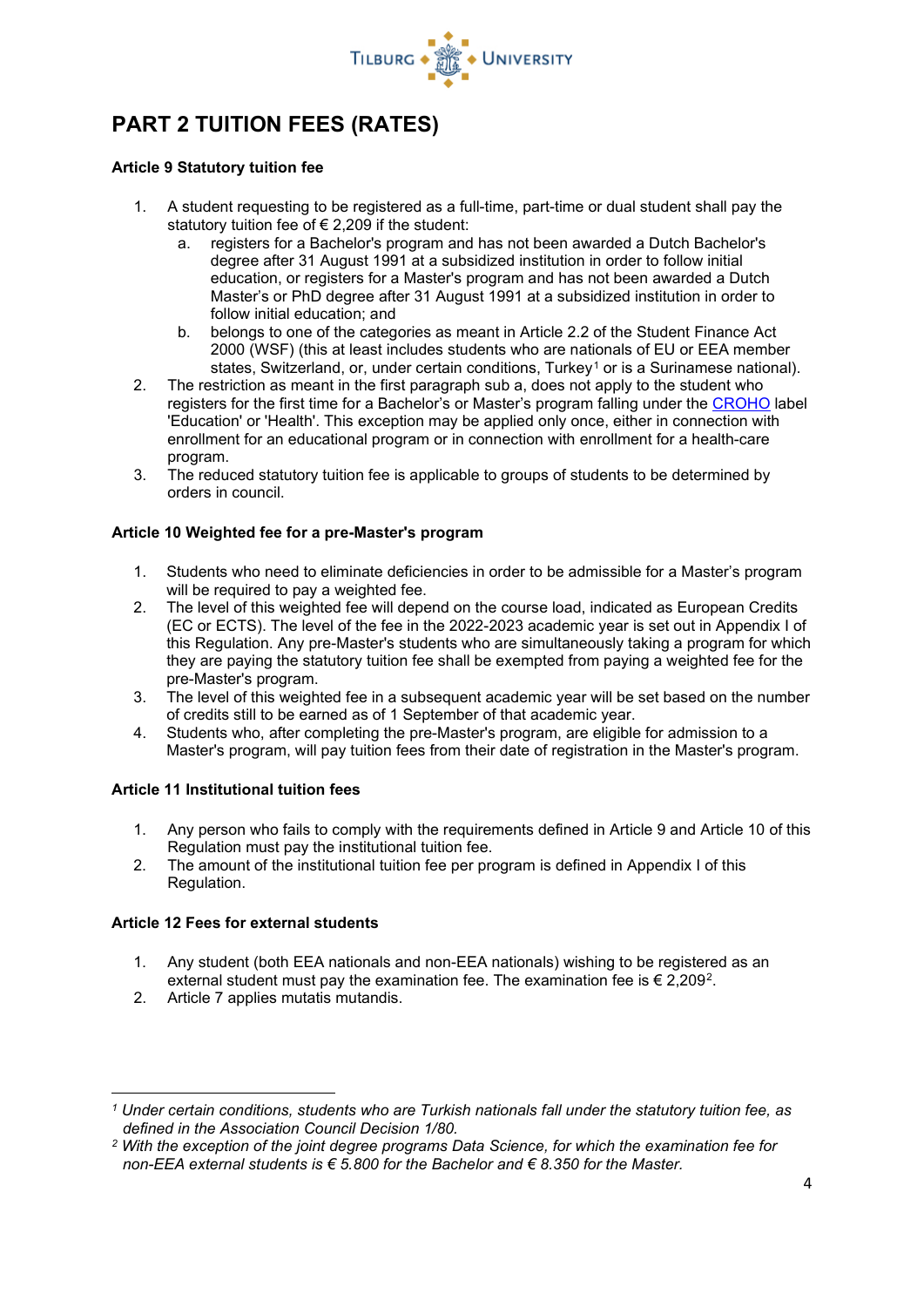

# **Article 13 Additional provisions and exceptions to the amount of the tuition fees**

- 1. The following additions or exceptions apply to students who are enrolled with a statutory fee:
	- a. students who are registered with more than one program for which they pay the statutory tuition fee and who successfully complete one of the programs will still owe the statutory tuition fee for the remainder of that academic year.
	- b. students who are registered for the statutory tuition fee and who remain registered in their program even after completing the program, will owe an institutional tuition fee equaling the statutory tuition fee for the subsequent duration of that academic year as of the month following graduation. If they register for the same program in the next academic year, these students will owe the institutional tuition fee for that year.
	- c. students who are enrolled for the statutory tuition fee and who in a previous academic year successfully completed their first program will owe a statutory tuition fee for any subsequent program if they started such a subsequent program during their first program and have since followed that subsequent program without interruption.
- 2. Clients of the UAF (the University Assistance Fund for Refugee Students) will be charged the same institutional tuition fee as nationals of the countries that are defined in Article 9b.
- 3. If the Minister has granted permission to set a higher tuition fee than the statutory rate in the case of small-scale and intensive education as referred to in Article 6.7 of the WHW, a tuition fee of up to five times the statutory rate can be determined.

# **Article 14 Exception for joint education with a foreign institution**

1. Students who register for joint education with one or more foreign institutions are charged a tuition fee determined by the Executive Board in consultation with the participating institutions.

### **Article 15 Waivers**

- 1. If a student registers for a Bachelor's or Master's program and they are charged an institutional tuition fee that is higher than the statutory tuition fee, the applicable School may opt to offer the student a waiver on the basis of quality criteria. The student should submit a written request to the School. This request will be assessed on the basis of the criteria established by the School.
- 2. A student can never pay less than the statutory tuition fee because of a waiver provided by the School.

# **Article 16 Tuition fees in case of registration with multiple programs**

- 1. If a student registers for multiple programs at Tilburg University or another Dutch institution of higher education for which the statutory tuition fee applies, then the student is charged the highest statutory tuition fee only once. This does not apply to the student whom, because of the exception mentioned in Article 9 paragraph 2, is entitled to the statutory tuition fee; this student will not be exempted from paying the tuition fee for the other program(s).
- 2. EEA students who register for multiple programs to which the statutory and institutional tuition fees apply are charged the highest statutory tuition fee only once for all programs for which the statutory fee applies, and are charged the institutional tuition fee *per program* for which the institutional fee applies.
- 3. Students who register for multiple programs to which only the institutional tuition fees apply are charged the institutional fee per program.

# **Article 17 Tuition fee reductions**

If the student registers after 1 September, the tuition fee is reduced by  $1/12<sup>th</sup>$  for every month that has elapsed.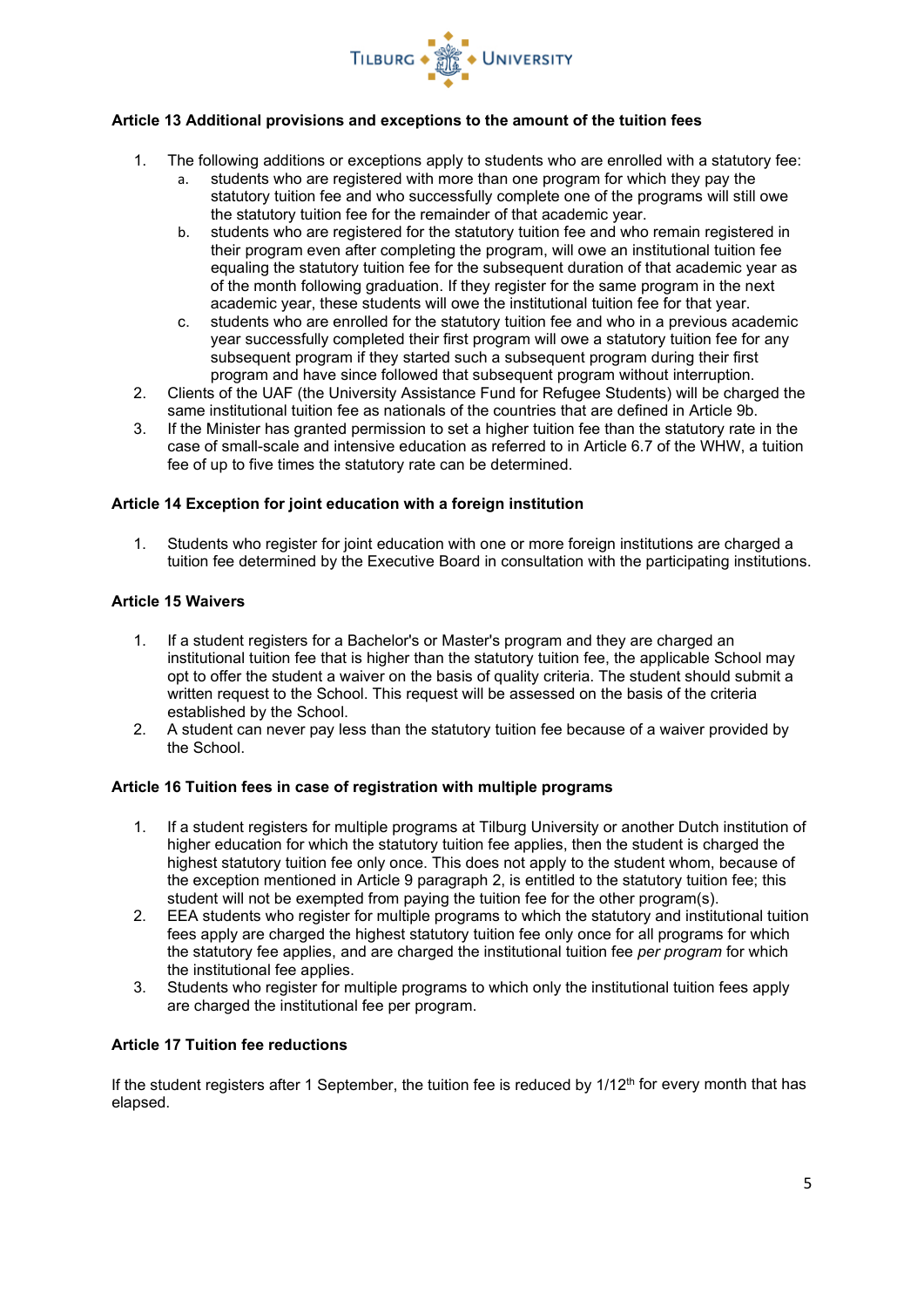

# **PART 3 PAYMENT AND REIMBURSEMENT**

# **Article 18 Payment**

- 1. The tuition fee or weighted fee can be paid by or for the student either in the form of a lump sum or a direct debit authorization for eight installments via an official form approved by the university or digitally through Studielink.
- 2. If the (weighted) tuition fee is paid in the form of a lump sum, no administration costs will be charged.
- 3. Administration costs of € 24 are charged for payment in installments. If the student chooses to pay in installments the preferred method is via a direct debit authorization. A direct debit authorization for payment in installments can be submitted until 1 March to pay the remaining installments of that academic year. The preceding unpaid installments will be debited in the form of a lump sum. After 1 March, the tuition fee for the current academic year can only be paid in the form of a lump sum.
- 4. A payment will always be used to compensate the student's oldest debt first.
- 5. Any debt collection costs will be at the student's expense.
- 6. Paragraphs 4 and 5 and Article 7, paragraph 1 of this Regulation apply mutatis mutandis to reversal of entry of received installments owing to a debt collection reversal by the student or the bank.

### **Article 19 Reimbursement**

- 1. A student who has paid the tuition fee in the form of a lump sum and whose registration is terminated has the right to reimbursement of 1/12<sup>th</sup> of the tuition fee for each remaining month of the academic year. If the student pays in installments, any unpaid installments for the previous periods will be subtracted before any applicable reimbursement is calculated. A reimbursement is based on the net tuition fee paid by the student and the amount claimable as of the date of termination of registration. If the registration is terminated effective as of July or August, the student will not be able to claim reimbursement of the tuition fee for the remaining months.
- 2. If a student passes away during the course of the academic year, their registration is terminated effective as of the following month. The stipulations in paragraph 1 regarding the reimbursement of the tuition fee apply mutatis mutandis.
- 3. Any student who pays the weighted fee for a pre-Master's program will not be eligible for a refund of paid fees.
- 4. Any external student who pays the examination fee will not be eligible for a refund of this fee.

# **PART 4 FINAL PROVISIONS**

# **Article 20 Hardship clause**

In very special circumstances whereby the refusal of a request by virtue of this Regulation, or provisions contained in this Regulation, would lead to unfairness of an overriding nature, the Executive Board can deviate from this Regulation to the benefit of the student and at its own discretion. Students can submit a claim under the hardship clause to the Head of Student Administration [\(headstudentadministration@tilburguniversity.edu\)](mailto:headstudentadministration@tilburguniversity.edu) including written proof of the circumstances in question. Students can choose to send the written proof at the same time to the Dean of Students ([studentendecaan@tilburguniversity.edu\)](mailto:studentendecaan@tilburguniversity.edu). Before the Executive Board makes a decision, there is an opportunity for the student who is making the request to be heard and for the examination committee and/or the Dean of Students to be consulted.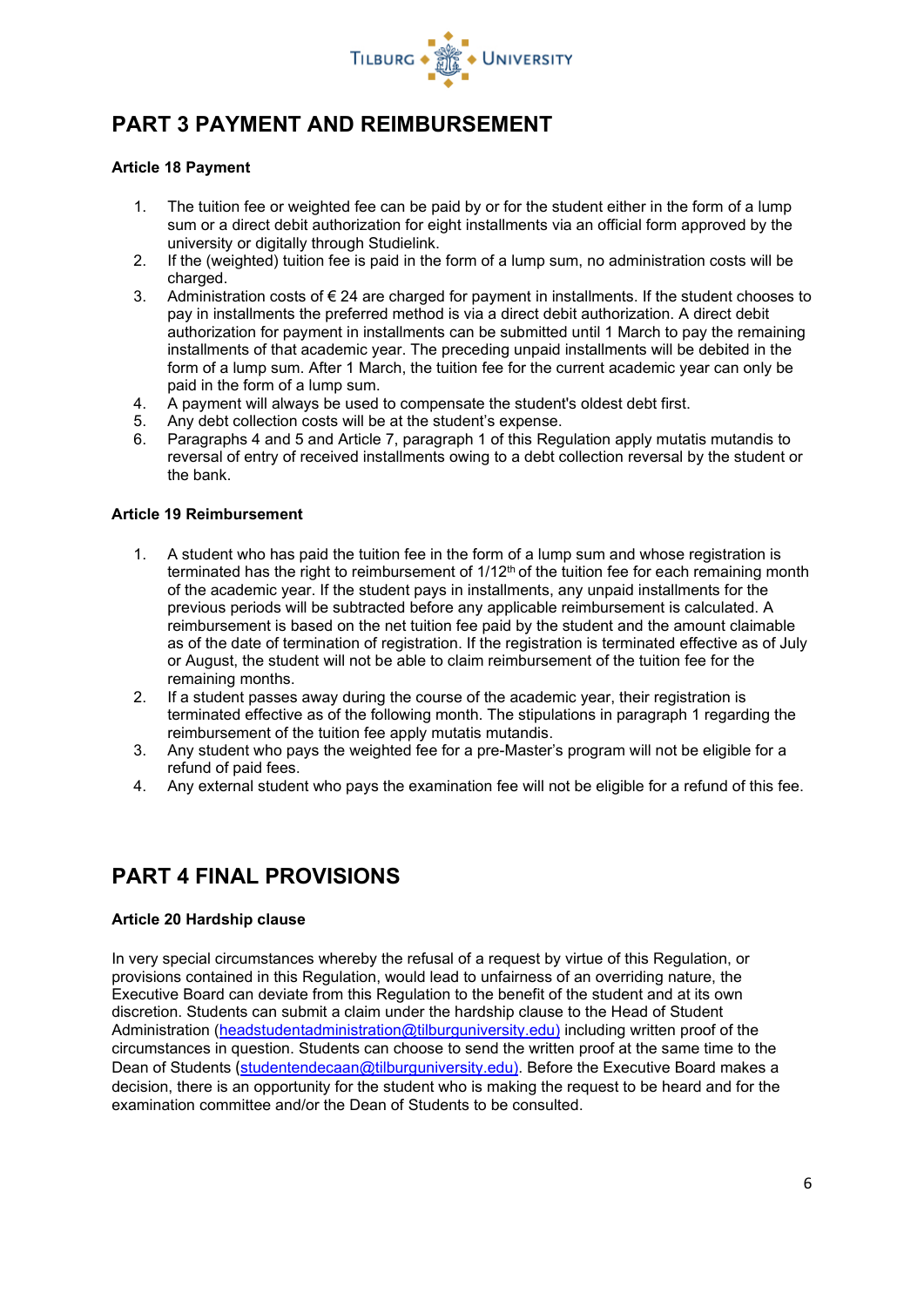

# **Article 21**

The decision on a claim submitted under the hardship clause is made within six weeks of the claim being handled.

### **Article 22 Fines**

Any person who is not registered and uses the educational and/or examination facilities of Tilburg University will be fined to the amount of the applicable institutional tuition fee (Article 15.2 of the WHW). If this person then wishes to register with the university, they must meet the conditions defined in Article 3 of this Regulation.

### **Article 23 Objections and appeals**

A notice of objection to decisions made based on this Regulation can be submitted to the Objections and Appeals Advisory Committee of Tilburg University within six weeks after receipt of the decision via [http://www.tilburguniversity.edu/objection.](http://www.tilburguniversity.edu/objection)

Within six weeks after publication of the decision on the notice of objection, an appeal can be made to the [Appeals Tribunal for Higher Education,](https://www.tilburguniversity.edu/students/studying/regulations/complaint-appeal/athe) PO Box 16137, 2500 BC The Hague.

# **PART 5 EXPERIMENT EDUCATIONAL MODULE**

# **Article 24**

- 1. Students with a certificate as mentioned in Article 7.11 of the WHW concerning a Bachelor's or Master's program are entitled to enroll for an educational module offered by Tilburg University.
- 2. For enrollment in an educational module students are charged half of the statutory tuition fee.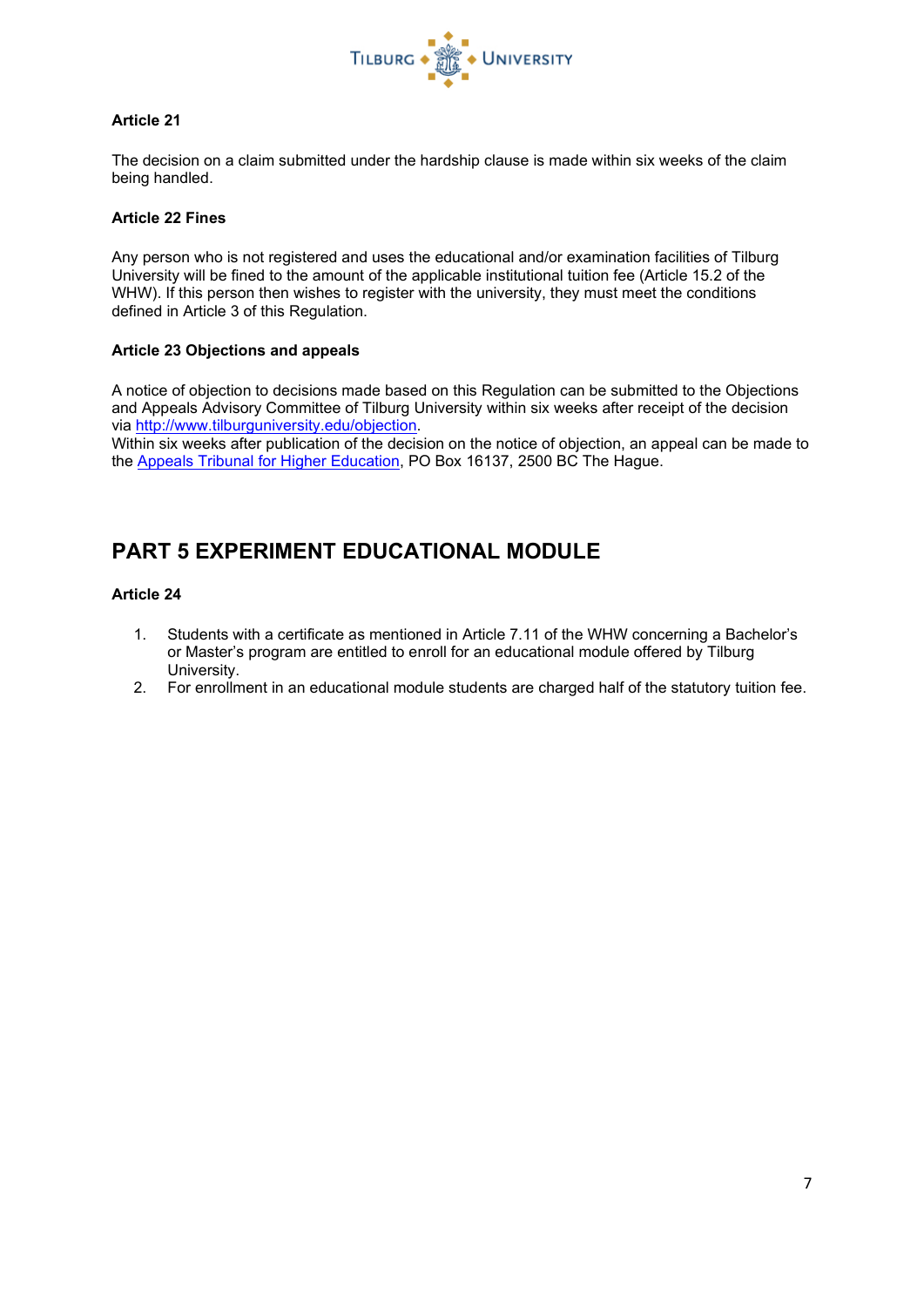

# **Appendix I of the Registration and Tuition Fee Regulation 2022/2023**

# *Table 1: institutional fees per program*

# **Tilburg University: instellingscollegegelden / institutional tuition fees 2022/2023 until 2024/2025**

| Faculteit<br>School | Croho-<br>Code | <b>Opleidingsnaam in CROHO</b>                  | Program name English in CROHO                   |          | Instellingscollegegeld<br>Institutional tuition fee <sup>1)</sup> |               |
|---------------------|----------------|-------------------------------------------------|-------------------------------------------------|----------|-------------------------------------------------------------------|---------------|
|                     |                | <b>BACHELOR</b>                                 |                                                 | 22/23    | 23/24                                                             | 24/25         |
| <b>TiSEM</b>        | 50750          | B Bedrijfseconomie                              | <b>B Business Economics</b>                     | € 9.000  | € 9.100                                                           | €9.300        |
| <b>TiSEM</b>        | 50950          | B Economie en Bedrijfseconomie                  | <b>B Economics and Business Economics</b>       | € 9.000  | € 9.100                                                           | €9.300        |
| <b>TiSEM</b>        | 50952          | B International Business Administration         | B International Business Administration         | € 9.000  | € 9.100                                                           | €9.300        |
| <b>TiSEM</b>        | 56401          | <b>B</b> Economie                               | <b>B</b> Economics                              | € 9.000  | € 9.100                                                           | €9.300        |
| <b>TiSEM</b>        | 56402          | B Fiscale Economie                              | <b>B Tax Economics</b>                          | € 9.000  | € 9.100                                                           | €9.300        |
| <b>TiSEM</b>        | 56833          | B Econometrie en Operationele Research          | B Econometrics and Operations Research          | € 9.000  | € 9.100                                                           | €9.300        |
| <b>TiSEM</b>        | 59340          | B Entrepreneurship and Business Innovation      | B Entrepreneurship and Business Innovation      | € 9.000  | € 9.100                                                           | €9.300        |
| <b>TLS</b>          | 50700          | B Rechtsgeleerdheid                             | <b>B</b> Law                                    | € 9.000  | € 9.100                                                           | €9.300        |
| <b>TLS</b>          | 55018          | B Data Science (joint degree)                   | B Data Science (joint degree)                   | € 11.600 |                                                                   | Not yet known |
| <b>TLS</b>          | 56475          | <b>B</b> Global Law                             | <b>B</b> Global Law                             | € 14.900 | € 15.100 € 15.400                                                 |               |
| <b>TLS</b>          | 56627          | <b>B</b> Bestuurskunde                          | <b>B Public Governance</b>                      | € 9.000  | € 9.100                                                           | €9.300        |
| <b>TLS</b>          | 56827          | <b>B</b> Fiscaal Recht                          | <b>B</b> Tax Law                                | € 9.000  | € 9.100                                                           | €9.300        |
| <b>TSB</b>          | 50754          | B Organisatiewetenschappen                      | <b>B Organization Studies</b>                   | € 9.000  | € 9.100                                                           | €9.300        |
| <b>TSB</b>          | 50755          | B Personeel wetenschappen                       | <b>B Human Resource Studies</b>                 | € 9.000  | € 9.100                                                           | €9.300        |
| <b>TSB</b>          | 56601          | <b>B</b> Sociologie                             | <b>B</b> Sociology                              | € 9.000  | € 9.100                                                           | €9.300        |
| <b>TSB</b>          | 56604          | <b>B Psychologie</b>                            | <b>B Psychology</b>                             | € 9.000  | € 9.100                                                           | €9.300        |
| <b>TSHD</b>         | 50393          | <b>B Liberal Arts and Sciences</b>              | <b>B Liberal Arts and Sciences</b>              | € 9.000  | € 9.100                                                           | €9.300        |
| <b>TSHD</b>         | 56081          | <b>B</b> Filosofie                              | <b>B Philosophy</b>                             | € 9.000  | € 9.100                                                           | €9.300        |
| <b>TSHD</b>         | 56823          | B Algemene Cultuurwetenschappen                 | <b>B Culture Studies</b>                        | € 9.000  | €9.100                                                            | €9.300        |
| <b>TSHD</b>         | 56826          | B Communicatie- en Informatiewetenschappen      | <b>B Communication and Information Sciences</b> | € 9.000  | € 9.100                                                           | €9.300        |
| <b>TSHD</b>         | 59338          | B Cognitive Science and Artificial Intelligence | B Cognitive Science and Artificial Intelligence | €9.000   | € 9.100                                                           | €9.300        |
| <b>TST</b>          | 56109          | <b>B</b> Theologie                              | <b>B</b> Theology                               | € 2.209  | € 2.253                                                           | 2 <br>€ 2.297 |

*1) These fees apply to students starting in the academic year 2022/2023. Prospective students can derive no rights from this. All fees are subject to changes in legislation, which might require adjustments.*

*2) Institutional tuition fee is equal to statutory tuition fee, indicative from 2023/2024 onwards*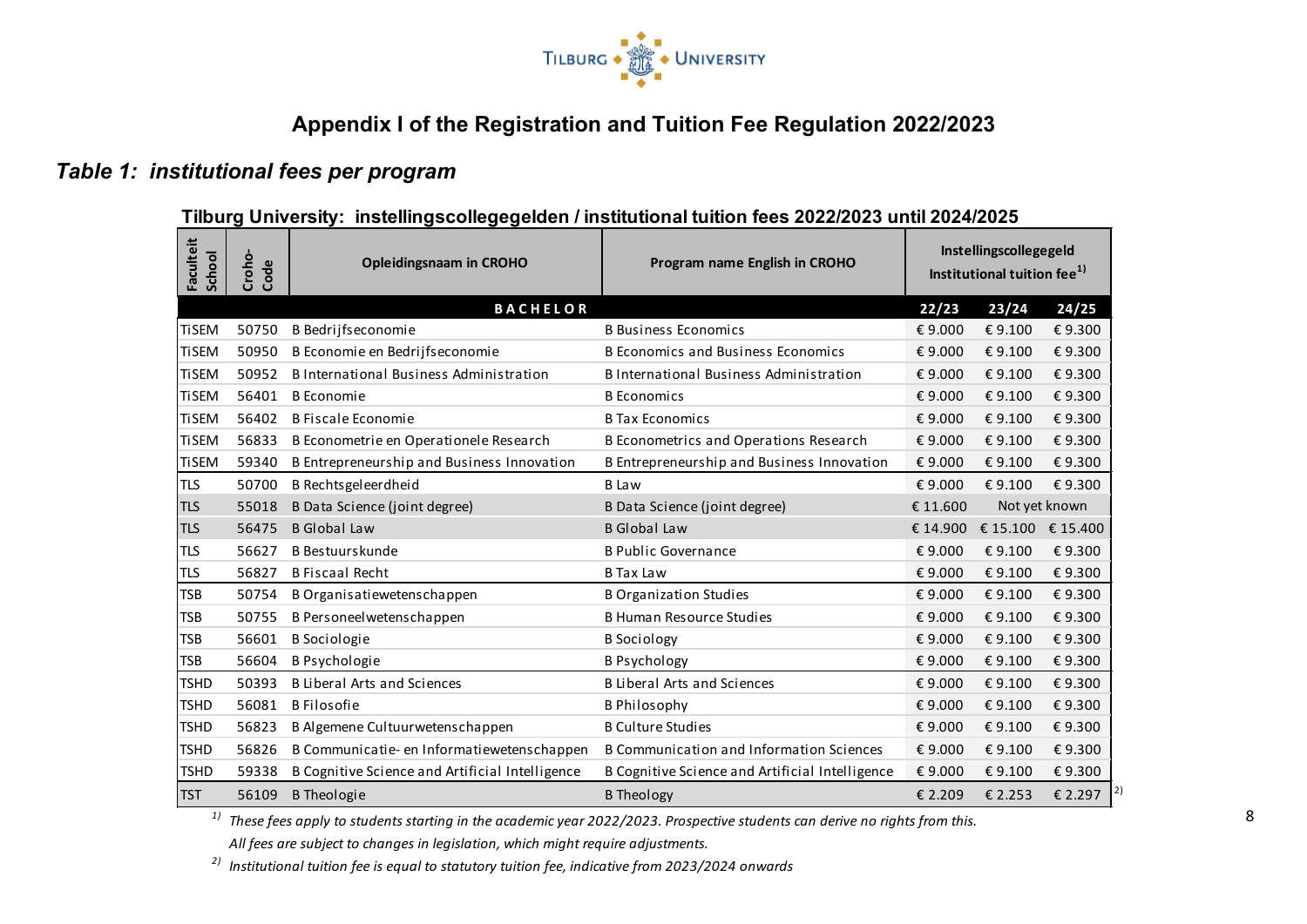

# **Tilburg University: instellingscollegegelden / institutional tuition fees 2022/2023 and 2023/2024**

| Faculteit<br>School | Croho-<br>Code | <b>Opleidingsnaam in CROHO</b>                                               | Program name English in CROHO                                                |          | Instellingscollegegeld<br>Institutional tuition fee <sup>1)</sup> |
|---------------------|----------------|------------------------------------------------------------------------------|------------------------------------------------------------------------------|----------|-------------------------------------------------------------------|
|                     |                | MASTER                                                                       |                                                                              | 22/23    | 23/24                                                             |
| <b>TiSEM</b>        |                | 60046 M Finance                                                              | M Finance                                                                    | € 14.900 | € 15.100                                                          |
| <b>TiSEM</b>        |                | 60055 M Information Management                                               | M Information Management                                                     | € 14.900 | € 15.100                                                          |
| <b>TiSEM</b>        |                | 60056 M Econometrics and Mathematical Economics                              | M Econometrics and Mathematical Economics                                    | € 14.900 | € 15.100                                                          |
| <b>TiSEM</b>        |                | 60057 M Business Analytics and Operations Research                           | M Business Analytics and Operations Research                                 | € 14.900 | € 15.100                                                          |
| <b>TiSEM</b>        | 60058          | M Quantitative Finance and Actuarial Science                                 | M Quantitative Finance and Actuarial Science                                 | € 14.900 | € 15.100                                                          |
| <b>TiSEM</b>        |                | 60060 M Accountancy                                                          | M Accountancy                                                                | € 14.900 | € 15.100                                                          |
| <b>TiSEM</b>        |                | 60063 M Marketing Management                                                 | M Marketing Management                                                       | € 14.900 | € 15.100                                                          |
| <b>TiSEM</b>        |                | 60064 M Marketing Analytics                                                  | M Marketing Analytics                                                        | € 14.900 | € 15.100                                                          |
| <b>TiSEM</b>        |                | 60066 M Strategic Management                                                 | M Strategic Management                                                       | € 14.900 | € 15.100                                                          |
| <b>TiSEM</b>        |                | 60093 M Supply Chain Management                                              | M Supply Chain Management                                                    | € 14.900 | € 15.100                                                          |
| <b>TiSEM</b>        |                | 60407 M International Management                                             | M International Management                                                   | € 14.900 | € 15.100                                                          |
| <b>TiSEM</b>        |                | 60908 M Research Master in Business (research)                               | M Research Master in Business (research)                                     | € 14.900 | € 15.100                                                          |
| <b>TiSEM</b>        |                | 60909 M Research Master in Economics (research)                              | M Research Master in Economics (research)                                    | € 14.900 | € 15.100                                                          |
| <b>TiSEM</b>        |                | 65018 M Data Science and Entrepreneurship (joint degree)                     | M Data Science and Entrepreneurship (joint degree)                           | € 16.700 | Not yet known                                                     |
| <b>TiSEM</b>        |                | 66401 M Economics                                                            | M Economics                                                                  | € 14.900 | € 15.100                                                          |
| <b>TiSEM</b>        |                | 66402 M Fiscale Economie                                                     | <b>M Tax Economics</b>                                                       | € 14.900 | € 15.100                                                          |
| <b>TLS</b>          |                | 60069 M Law and Technology                                                   | M Law and Technology                                                         | € 14.900 | € 15.100                                                          |
| <b>TLS</b>          |                | 60070 M Sociaal Recht en Sociale Politiek                                    | M Labour Law and Employment Relations                                        | € 14.900 | € 15.100                                                          |
| <b>TLS</b>          |                | 60072 M International Business Law                                           | M International Business Law                                                 | € 14.900 | € 15.100                                                          |
| <b>TLS</b>          |                | 60084 M Rechtsgeleerdheid                                                    | M Law                                                                        | € 14.900 | € 15.100                                                          |
| <b>TLS</b>          |                | 60224 M International and European Law                                       | M International and European Law                                             | € 14.900 | € 15.100                                                          |
| <b>TLS</b>          | 60391          | M Research in Public Administration and Organizational<br>Science (research) | M Research in Public Administration and<br>Organizational Science (research) |          | See Utrecht University                                            |
| <b>TLS</b>          |                | 60408 M Ondernemingsrecht                                                    | M Business Law                                                               | € 14.900 | € 15.100                                                          |
| <b>TLS</b>          |                | 60686 M International Business Taxation                                      | M International Business Taxation                                            | € 14.900 | € 15.100                                                          |
| <b>TLS</b>          | 66627          | M Bestuurskunde                                                              | M Public Governance                                                          | € 14.900 | € 15.100                                                          |
| TLS                 |                | 66725 M Victimology and Criminal Justice                                     | M Victimology and Criminal Justice                                           | € 14.900 | € 15.100                                                          |
| <b>TLS</b>          |                | 66827 M Fiscaal Recht                                                        | M Tax Law                                                                    | € 14.900 | € 15.100                                                          |

*1) These fees apply to students starting in the academic year 2022/2023. Prospective students can derive no rights from this.* 

*All fees are subject to changes in legislation, which might require adjustments.*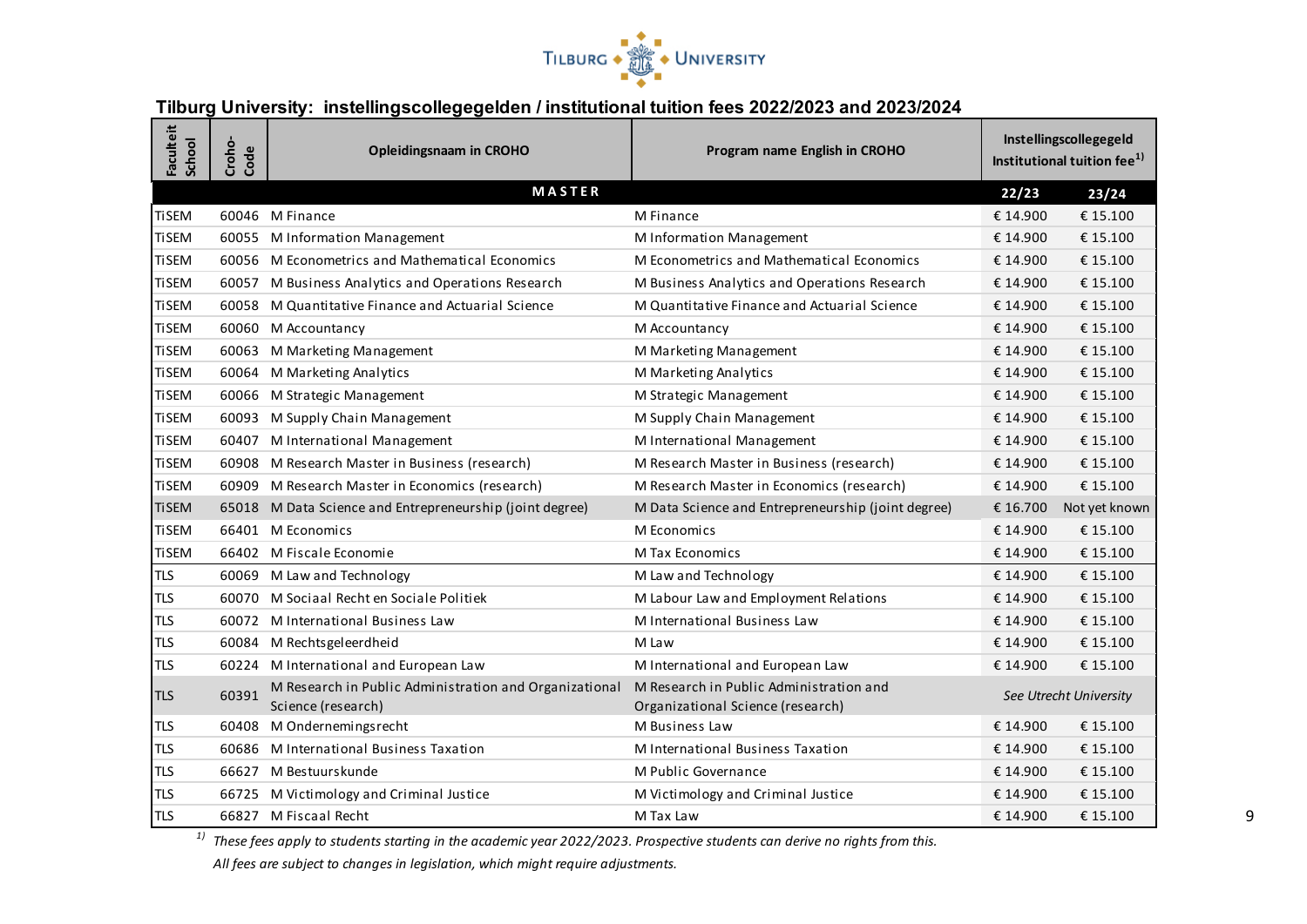

# **Tilburg University: instellingscollegegelden / institutional tuition fees 2022/2023 and 2023/2024**

| Faculteit<br>School | Croho-<br>Code | <b>Opleidingsnaam in CROHO</b>                                                                           | Program name English in CROHO                                                      |          | Instellingscollegegeld<br>Institutional tuition fee <sup>1)</sup> |
|---------------------|----------------|----------------------------------------------------------------------------------------------------------|------------------------------------------------------------------------------------|----------|-------------------------------------------------------------------|
|                     |                | <b>MASTER</b>                                                                                            |                                                                                    | 22/23    | 23/24                                                             |
| <b>TSB</b>          |                | 60075 M Human Resource Studies                                                                           | M Human Resource Studies                                                           | € 14.900 | € 15.100                                                          |
| <b>TSB</b>          |                | 60076 M Psychologie en Geestelijke Gezondheid                                                            | M Psychology and Mental Health                                                     | € 14.900 | € 15.100                                                          |
| TSB                 | 60077          | M Social Psychology                                                                                      | M Social Psychology                                                                | € 14.900 | € 15.100                                                          |
| TSB                 |                | 60394 M Social and Behavioural Sciences (research)                                                       | M Social and Behavioural Sciences (research)                                       | € 14.900 | € 15.100                                                          |
| TSB                 | 60754          | M Organization Studies                                                                                   | M Organization Studies                                                             | € 14.900 | € 15.100                                                          |
| <b>TSB</b>          |                | 60954 M Individual Differences and Assessment (research)                                                 | M Individual Differences and Assessment (research)                                 | € 14.900 | € 15.100                                                          |
| TSB                 |                | 66581 M Medische Psychologie                                                                             | M Medical Psychology                                                               | € 14.900 | € 15.100                                                          |
| TSB                 |                | 66599 M Sociology                                                                                        | M Sociology                                                                        | € 14.900 | € 15.100                                                          |
| <b>TSHD</b>         | 60087          | M Kunst- & cultuurwetenschappen                                                                          | M Culture Studies                                                                  | € 14.900 | € 15.100                                                          |
| <b>TSHD</b>         |                | 60822 M Filosofie                                                                                        | M Philosophy                                                                       | € 14.900 | € 15.100                                                          |
| <b>TSHD</b>         |                | 60960 M Linguistics and Communication Sciences (research)                                                | M Linguistics and Communication Sciences (research)                                | € 14.900 | € 15.100                                                          |
| <b>TSHD</b>         |                | 60964 M Data Science and Society                                                                         | M Data Science and Society                                                         | € 16.700 | Not yet known                                                     |
| <b>TSHD</b>         | 60969          | M Cognitive Science and Artificial Intelligence                                                          | M Cognitive Science and Artificial Intelligence                                    | € 14.900 | € 15.100                                                          |
| <b>TSHD</b>         |                | 66826 M Communicatie- & Informatiewetenschappen                                                          | M Communication & Information Sciences                                             | € 14.900 | € 15.100                                                          |
| <b>TSHD</b>         | 68534          | M Leraar Voorbereidend Hoger Onderwijs in de Taal- en<br>Cultuurwetenschappen (Leraar VHO in Nederlands) | M Language Teaching in Secondary Education<br>(Academic Teacher in Dutch language) | € 2.209  | € 2.253                                                           |
| <b>TSHD</b>         |                | 68536 M Educatie in de Taal- en Cultuurwetenschappen                                                     | M Language and Culture Education                                                   | € 2.209  | € 2.253                                                           |
| <b>TST</b>          |                | 60257 M Theologie                                                                                        | M Theology                                                                         | € 2.209  | € 2.253                                                           |
| <b>TST</b>          | 60824          | M Theologie & Religiewetenschappen                                                                       | M Theology & Religious Studies                                                     | € 5.400  | € 5.500                                                           |
| <b>TST</b>          | 68075          | M Opleiding tot leraar voortgezet onderwijs van de eerste graad in<br>Godsdienst en Levensbeschouwing    | M Academic Teacher in Religion and Philosophy of Life                              | € 2.209  | € 2.253                                                           |
|                     | 68535          | M Leraar Voorbereidend Hoger Onderwijs in de Mens- en                                                    | M Teaching Social Sciences and Humanities in                                       |          |                                                                   |
|                     |                | Maatschappijwetenschappen                                                                                | Secondary Education                                                                |          |                                                                   |
| <b>TiSEM</b>        |                | - Leraar VHO in Bedrijfseconomie, Ondernemerschap en Financiële                                          | - Academic Teacher in Business Economics,                                          | € 2.209  | € 2.253                                                           |
|                     |                | Zelfredzaamheid                                                                                          | Entrepreneurship and Financial Self-Sustainability                                 |          | 2)                                                                |
| <b>TiSEM</b>        |                | - Leraar VHO in Economie                                                                                 | - Academic Teacher in Economics                                                    | € 2.209  | € 2.253                                                           |
| <b>TSB</b>          |                | - Leraar VHO in Maatschappijleer en Maatschappijwetenschappen                                            | - Academic Teacher in Social Studies                                               | € 2.209  | € 2.253                                                           |
| <b>TSHD</b>         |                | - Leraar VHO in Filosofie                                                                                | - Academic Teacher in Philosophy                                                   | € 2.209  | € 2.253                                                           |

*1) These fees apply to students starting in the academic year 2022/2023. Prospective students can derive no rights from this.* 

*All fees are subject to changes in legislation, which might require adjustments.*

*2) Institutional tuition fee is equal to statutory tuition fee, indicative for 2023/2024.*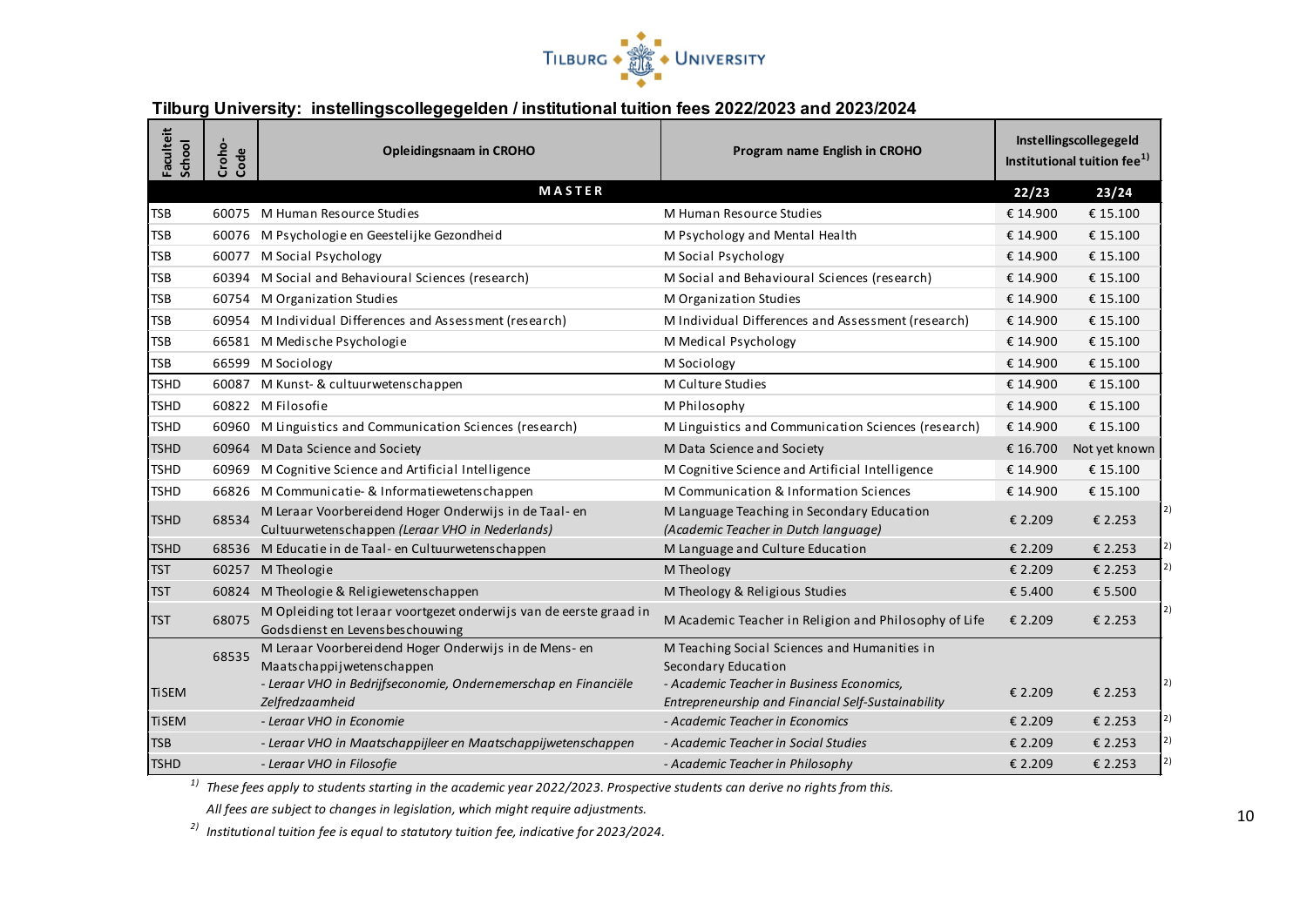

# **Table 2: weighted fees for pre-Master's programs 2022/2023**

# Premastervergoeding 2022/2023<sup>1)</sup>

Pre-Master tuition fee 2022/2023<sup>1)</sup>

| $\leq 6$ EC   | € 221   |
|---------------|---------|
| >6 en ≤12 EC  | €442    |
| >12 en ≤18 EC | € 663   |
| >18 en ≤24 EC | €884    |
| >24 en ≤30 EC | € 1.105 |
| >30 en ≤36 EC | €1.325  |
| >36 en <42 EC | €1.546  |
| >42 en ≤48 EC | €1.767  |
| >48 en ≤54 EC | €1.988  |
| $>54$ EC      | €2.209  |

<sup>1)</sup> Bij inschrijving voor betreffende bacheloropleiding INCLUSIEF de EC voor een inschrijving (als contractcursist) voor extra bachelorvakken

 $1$  In case of registration for bachelor's program concerned INCLUDING the EC for extra bachelor courses through registration as contract student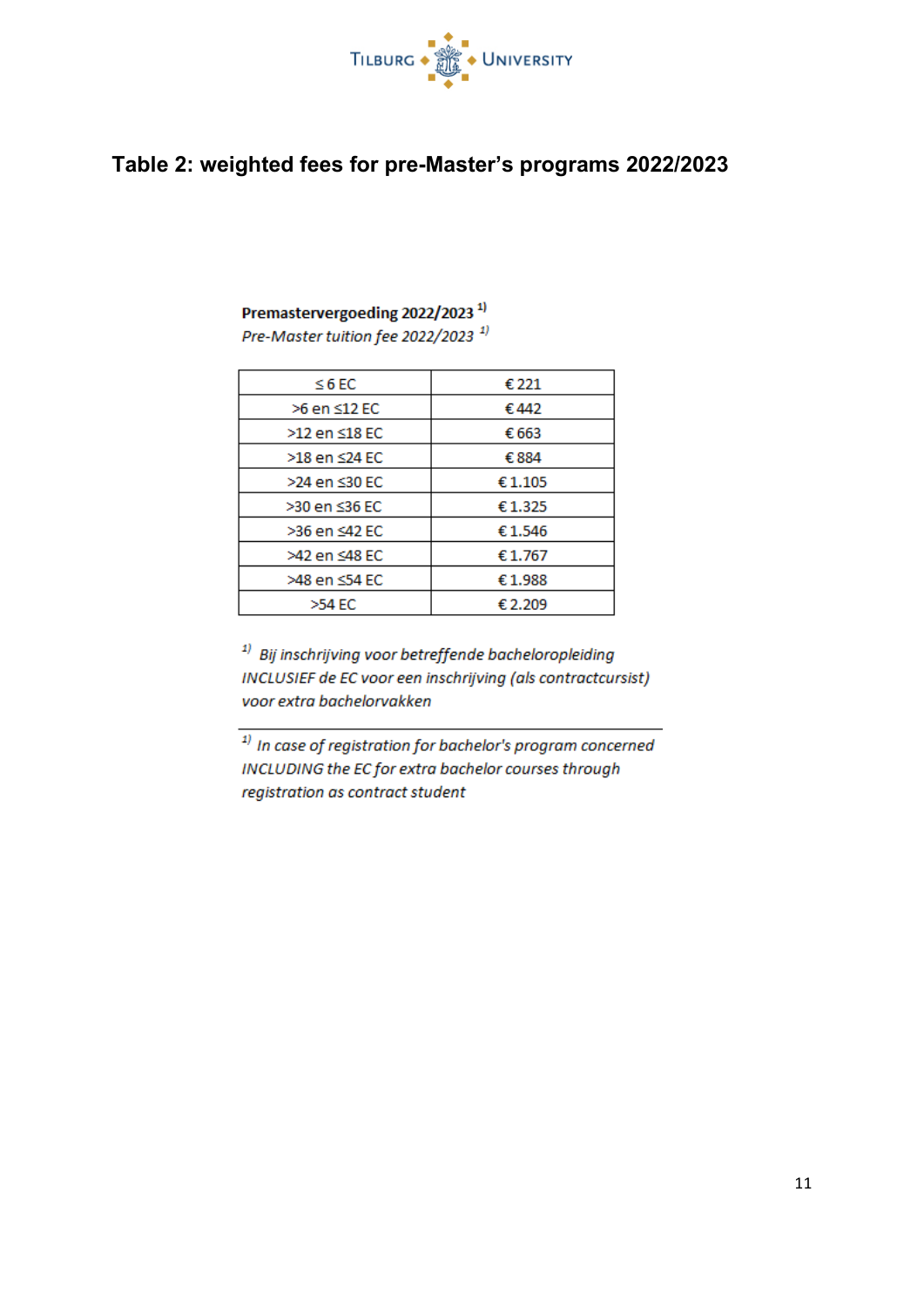

# *Table 3: overview pre-Master's programs*

# **Tilburg University: pre-Master's programs 2022/2023**

| <b>Faculteit</b><br>School | Croho-<br>Code | <b>Opleidingsnaam in CROHO</b>                                                      | Program name English in CROHO                                                  |
|----------------------------|----------------|-------------------------------------------------------------------------------------|--------------------------------------------------------------------------------|
|                            |                | <b>PREMASTER</b>                                                                    |                                                                                |
| <b>TiSEM</b>               |                | 50750 B Bedrijfseconomie (premaster Accountancy HBO)                                | B Business Economics (premaster Accountancy HBO)                               |
| <b>TiSEM</b>               |                | 50750 B Bedrijfseconomie (premaster Finance HBO)                                    | B Business Economics (premaster Finance HBO)                                   |
| <b>TiSEM</b>               | 50750          | B Bedrijfseconomie (premaster International Management HBO)                         | B Business Economics (premaster International Management HBO)                  |
| <b>TiSEM</b>               |                | 50750 B Bedrijfseconomie (premaster Marketing Management HBO)                       | B Business Economics (premaster Marketing Management HBO)                      |
| <b>TiSEM</b>               |                | 50750 B Bedrijfseconomie (premaster Marketing Analytics HBO)                        | B Business Economics (premaster Marketing Analytics HBO)                       |
| <b>TiSEM</b>               |                | 50750 B Bedrijfseconomie (premaster Strategic Management HBO)                       | B Business Economics (premaster Strategic Management HBO)                      |
| <b>TiSEM</b>               |                | 50750 B Bedrijfseconomie (premaster Supply Chain Management HBO)                    | B Business Economics (premaster Supply Chain Management HBO)                   |
| <b>TiSEM</b>               |                | 50750 B Bedrijfseconomie (premaster Information Management HBO)                     | B Business Economics (premaster Information Management HBO)                    |
| <b>TiSEM</b>               |                | 50750 B Bedrijfseconomie (Academic premaster)                                       | B Business Economics (Academic premaster)                                      |
| <b>TiSEM</b>               |                | 50750 B Bedrijfseconomie (premaster Data Science & Entrepreneurship)                | B Business Economics (premaster Data Science & Entrepreneurship)               |
| <b>TiSEM</b>               |                | 50750 B Bedrijfseconomie (premaster International Business Taxation: Economics HBO) | B Business Economics (premaster International Business Taxation: Economic HBO) |
| lTiSEM.                    |                | 56402 B Fiscale Economie (premaster Fiscale Economie HBO)                           | B Tax Economics (premaster Tax Economics HBO)                                  |
| <b>TLS</b>                 |                | 56627 B Bestuurskunde (premaster Bestuurskunde) - Nederlandstalig                   | B Bestuurskunde (premaster Bestuurskunde) - Dutch program                      |
| TLS                        | 56627          | B Public Governance (premaster Public Governance) - Engelstalig                     | B Public Governance (premaster Public Governance) - English program            |
| <b>TLS</b>                 | 56827          | B Fiscaal Recht (premaster Fiscaal Recht) - Nederlandstalig                         | B Tax Law (premaster Tax Law) - Dutch Program                                  |
| <b>TLS</b>                 | 56827          | B Fiscaal Recht (premaster International Business Taxation) - Nederlandstalig       | B Tax Law (premaster International Business Taxation) - Dutch Program          |
| <b>TLS</b>                 | 56827          | B Fiscaal Recht (premaster Register van Belastingadviseurs) - Nederlandstalig       | B Tax Law (premaster Register van Belastingadviseurs) - Dutch Program          |
| <b>TLS</b>                 | 50700          | B Rechtsgeleerdheid (premaster International and European Law) - Nederlandstalig    | B Law (premaster International and European Law) - Dutch Program               |
| <b>TLS</b>                 | 50700          | B Rechtsgeleerdheid (premaster Law and Technology) - Nederlandstalig                | B Law (premaster Law and Technology) - Dutch Program                           |
| <b>TLS</b>                 |                | 50700 B Rechtsgeleerdheid (premaster Ondernemingsrecht) - Nederlandstalig           | B Law (premaster Business Law) - Dutch Program                                 |
| <b>TLS</b>                 |                | 50700 B Rechtsgeleerdheid (premaster Rechtsgeleerdheid) - Nederlandstalig           | B Law (premaster Law) - Dutch Program                                          |
| TLS                        |                | 50700 B Rechtsgeleerdheid (premaster International Business Law) - Nederlandstalig  | B Rechtsgeleerdheid (premaster International Business Law) - Dutch Program     |